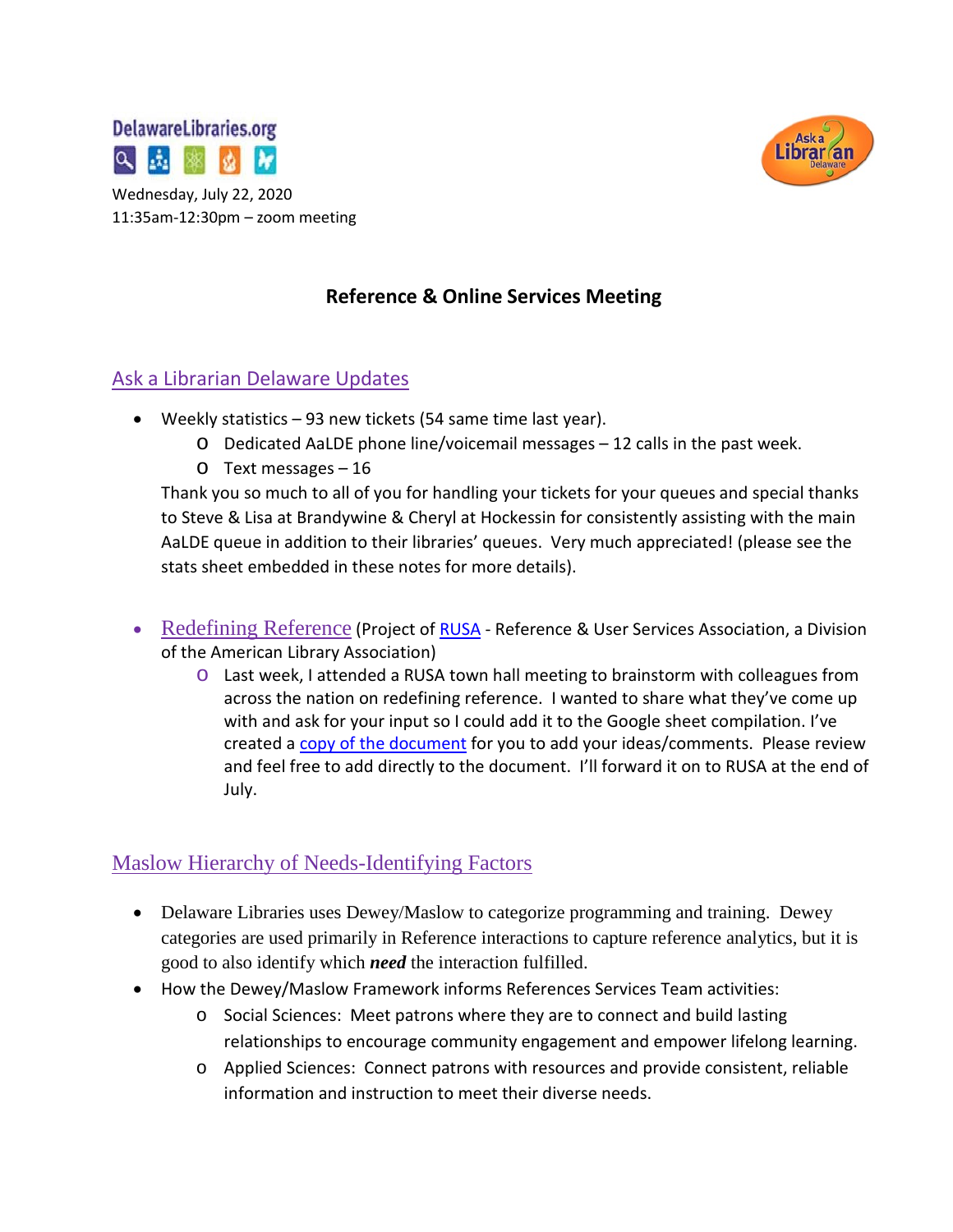• Here are some examples of how to categorize using the Maslow Hierarchy of Needs (also found on the Reference Tracker Tally Form):

| <b>Categories:</b> |                                                                                                   |
|--------------------|---------------------------------------------------------------------------------------------------|
| <b>Find</b>        | First level: basic need                                                                           |
|                    | Example: "My family is hungry. How do I get help?"                                                |
| <b>Connect</b>     | Second level: <i>community partnerships</i>                                                       |
|                    | Example: "Is there a community garden cooperative where I can grow and<br>share food?"            |
| Learn              | Third level: skill-building, lifelong learning                                                    |
|                    | Example: "I want to learn more about gardening."                                                  |
| <b>Inspire</b>     | Fourth level: motivational, exploration                                                           |
|                    | Example: "Where can I take a course about becoming a master gardener in<br>Delaware?"             |
| <b>Transform</b>   | Fifth level: transformational, change                                                             |
|                    | Example: "I want to start a community garden in my low-income<br>neighborhood. Where do I begin?" |

If you need a refresher course, please go to the **[Dewey/Maslow](https://my.nicheacademy.com/delawarelibrariesstaffacademy/course/5909) tutorial** on the Delaware Libraries Staff Academy/Niche Academy. Reviewing this tutorial is a great reminder of how libraries support **all** needs of our library community and are more than just books.

# Unite Delaware Updates

- Thank you to those who have reached out to participate in Unite Us Delaware! We have a total of **39** users, with representation from **15** public libraries, in addition to DDL and DHSS, & all 3 counties!
- Christine & Amanda of DDL's design team created a beautiful **flyer** (see email attachment). It lists Ask a Librarian contact information and the link to the Unite Delaware [online self](https://delaware.uniteus.com/get-help/)[referral](https://delaware.uniteus.com/get-help/) form. Patrons who fill out the self-referral form are routed through ChristianaCare for further processing.
- Please feel free to print out the flyer and have them available to hand out as needed**. Please keep in mind, though, the importance of capturing relevant statistics if patrons are directed to Unite Delaware self-referral through the libraries. This could be through creating a ticket in AaLDE or filling out the [Delaware Libraries Story Journal online form](https://bit.ly/DELibraryStories)**. This form can be found on the [Resources page](https://aalstaff.lib.de.us/resources/) of the Ask a Librarian Staff Support Site (scroll down to the very bottom of the [page\)](https://aalstaff.lib.de.us/resources/).
- However, preference is always to establish relationship with our patrons, not just hand them a flyer. Have a conversation with them to determine their needs as you would in a regular reference interview. These conversations should also be documented using the aforementioned tools or by using the Unite Delaware platform to send a referral.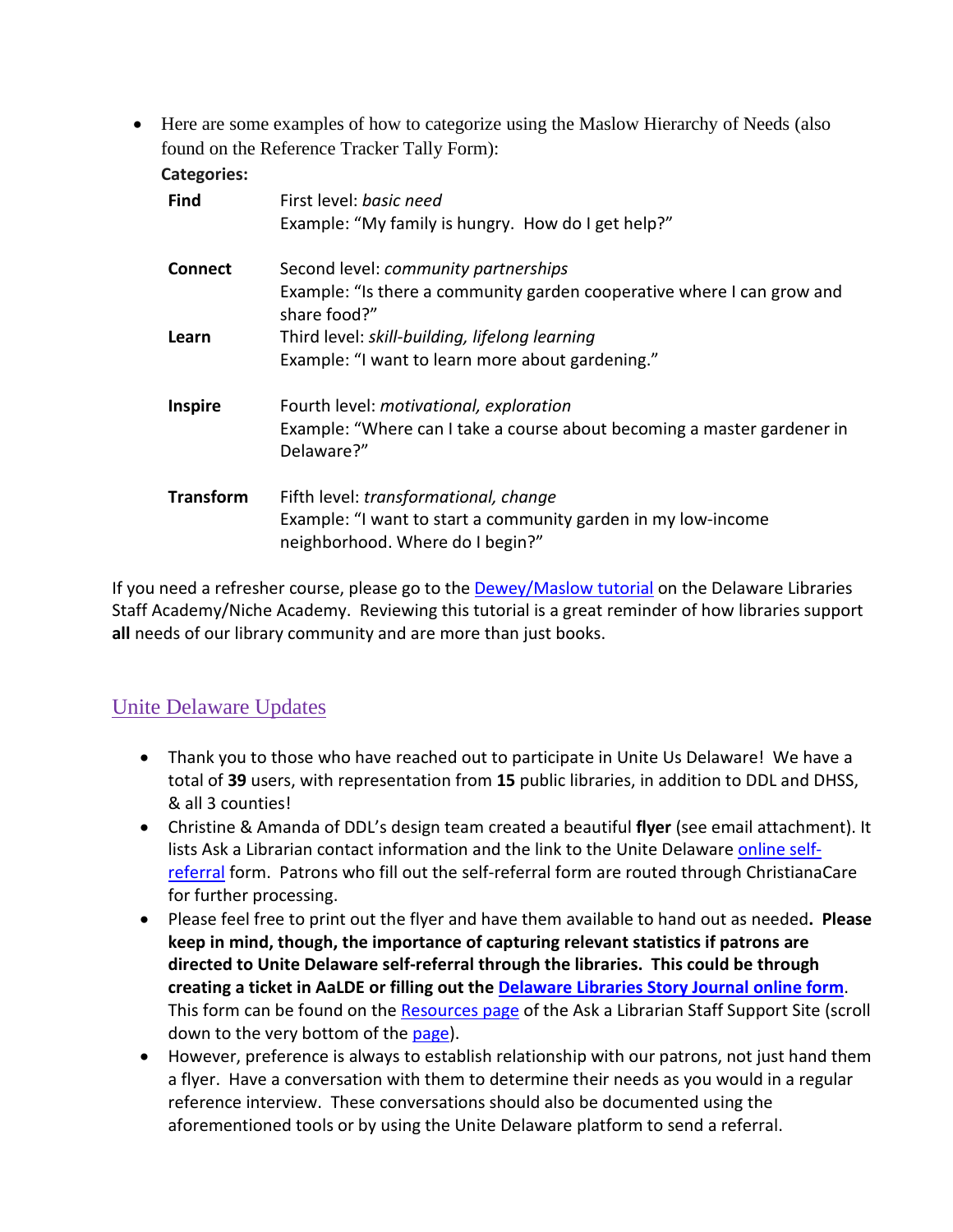- A reminder Delaware Libraries is set up to **send out referrals** only for patrons needing assistance at this time. Future use ideally will be to accept referrals for clients seeking job assistance, or other services the libraries already provide (think computer/literacy classes) once libraries reopen and are more familiar with the Unite Delaware platform.
- Please email me [\(missy.williams@lib.de.us\)](mailto:missy.williams@lib.de.us) if you are interested in participating or if you have any questions.

## Other Updates

• I attended the EnvisionWare Webinar on 7/15/2020 - "Lessons We're Learning from Reopening" and wanted to share this great quote from the director of Lake Geneva Public Library –

"We take our role as public servants seriously; but we are not public doormats."

### Meeting "Chat"-ter/Curbside/Library Services Updates (shared in chat)

Alta Porterfield-DE Libraries: I appreciate the libraries that are helping their patrons with setting up virtual appointments- job and social workers! bring it on! Seaford has a nice flow coming in all day long. lots of people with all sorts of needs

Mary Brittingham: Millsboro is helping people with books, letting them browse for half an hour or use the fax or computer for half an hour. Sometimes it's chaotic. Letting in 15 at a time on a first come first serve basis time. We've rarely had more than 5 actually stay in the whole half an hour. Have the door locked. You don't get in without a mask. Simple! Curbside is still the preference for patrons.

RT9staff: Rt 9 is sending out our 3rd Take and Make for Kids Preschool-3rd grade. The Little Red Hen.

Thank you for sharing!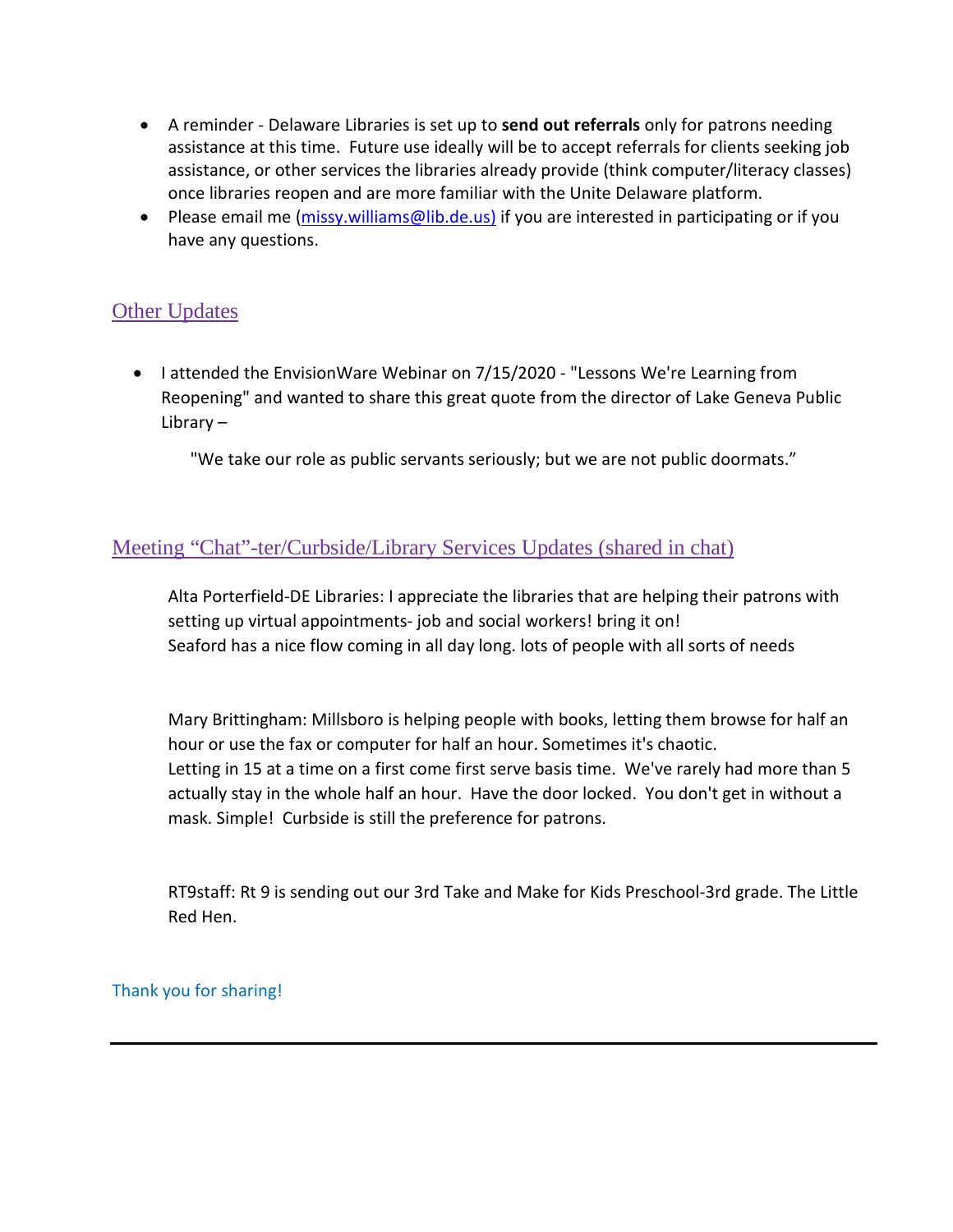# Next meeting – Wednesday, August 5, 11:30-12:30pm

Please register through LibCal\*: <https://delawarelibraries.libcal.com/event/6892968>

\*Note - If you do not register for the event, you will not receive a reminder email with the meeting links nor possibly the meeting notes\*\*. For security purposes, the meeting password may be changed, so please do check your email for the most recent/current meeting links.

\*\*meeting notes are sent out to all registered participants and those on the Reference Listserv email distribution list.

#### **[Ask a Librarian Delaware Answerer Statistics \(for users with 1 or more answers\)](https://answers.delawarelibraries.org/admin/ticketbrowse?m=stats&charts=answerer&qid=&kw=&lasource=0&status=-2&created%5B0%5D=2020-07-14&created%5B1%5D=2020-07-20&updated_date%5B0%5D=&updated_date%5B1%5D=&claimed%5B%5D=-1&quid%5B%5D=1337&quid%5B%5D=398&quid%5B%5D=1359&quid%5B%5D=1360&quid%5B%5D=1361&quid%5B%5D=1362&quid%5B%5D=1416&quid%5B%5D=1445&quid%5B%5D=1417&quid%5B%5D=1455&quid%5B%5D=1447&quid%5B%5D=1456&quid%5B%5D=1443&quid%5B%5D=1418&quid%5B%5D=1449&quid%5B%5D=1419&quid%5B%5D=1420&quid%5B%5D=1421&quid%5B%5D=1423&quid%5B%5D=1424&quid%5B%5D=1446&quid%5B%5D=1425&quid%5B%5D=1426&quid%5B%5D=1427&quid%5B%5D=1428&quid%5B%5D=1429&quid%5B%5D=1457&quid%5B%5D=1430&quid%5B%5D=1431&quid%5B%5D=1432&quid%5B%5D=1433&quid%5B%5D=1440&quid%5B%5D=1434&quid%5B%5D=1422&quid%5B%5D=1553&quid%5B%5D=1435&quid%5B%5D=1436&quid%5B%5D=1437&quid%5B%5D=1438&quid%5B%5D=1439&quid%5B%5D=1444&quid%5B%5D=1441&days=0&hour_range%5B0%5D=0&hour_range%5B1%5D=24&howlong_pre=lesser&howlong=0&qname=&qemail=) 7/14-7/2020**

| <b>Value</b>      | Count          | $\frac{0}{0}$ |
|-------------------|----------------|---------------|
| Ballance, Nicole  | 1              | 1.1%          |
| Bleyer, Jill      | $\mathfrak{2}$ | 2.2%          |
| Brittingham, Mary | 1              | 1.1%          |
| Clem, Cheryl      | $\overline{4}$ | 4.3%          |
| Erickson, Vivian  | $\mathfrak{2}$ | 2.2%          |
| Frank, Lisa       | 5              | 5.4%          |
| Friberg, Kim      | 4              | 4.3%          |
| Giglio, Dave      | $\overline{2}$ | 2.2%          |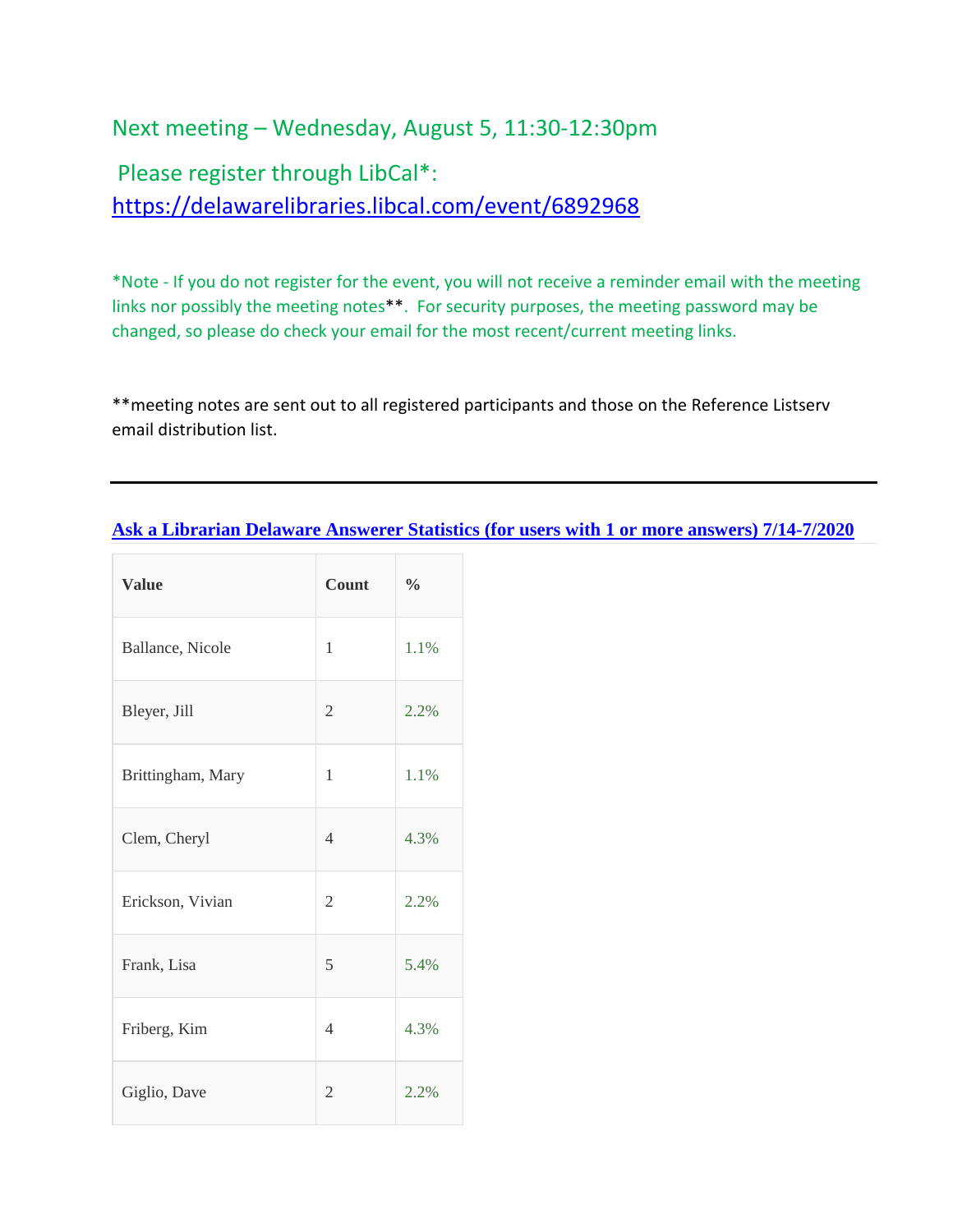| Gilmore, Mollie    | $\overline{4}$ | 4.3% |
|--------------------|----------------|------|
| Glenn, Louise      | $\mathbf{1}$   | 1.1% |
| Hickey, Kirsten    | $\mathbf{1}$   | 1.1% |
| Jamasb, Shirin     | $\mathfrak{2}$ | 2.2% |
| Kloetzer, Beth     | 1              | 1.1% |
| Koble, Lesley      | 1              | 1.1% |
| Lipscy, Susan      | 3              | 3.2% |
| Llanso, Steven     | $\bf{8}$       | 8.6% |
| Marshall, Michelle | $\mathbf{1}$   | 1.1% |
| Masington, Maria   | $\overline{4}$ | 4.3% |
| McCauley, Lauren   | $\mathbf{1}$   | 1.1% |
| Metzler, Carole    | $\mathfrak{2}$ | 2.2% |
| Owotomo, Funmilola | 2              | 2.2% |
| Paolini, Christine | 3              | 3.2% |
| Rosell, Lea        | 3              | 3.2% |
| Silverman, Charles | 2              | 2.2% |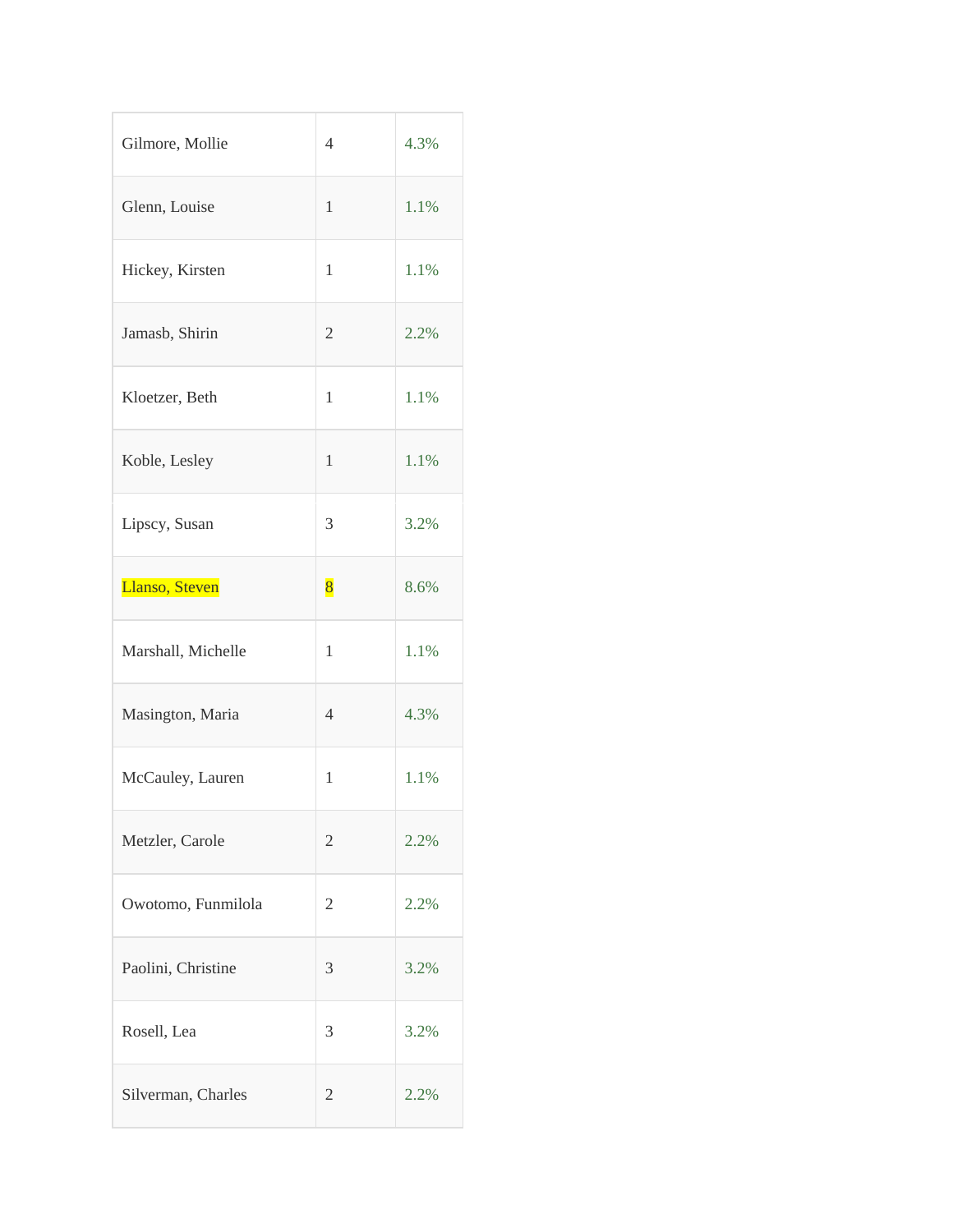| St. Amand, Nancy | 1  | 1.1% |
|------------------|----|------|
| Wilkerson, Ella  | 3  | 3.2% |
| Williams, Missy  | 27 | 29%  |

# (Broken Record) Reminders

- Please [email me](mailto:missy.williams@lib.de.us) any topics you'd like presented at a future Reference meeting.
- Please feel free to use the [Reference listserv distribution email](mailto:reference@listserv.lib.de.us) to reach out to your colleagues, share information, or ask for assistance with an AaLDE ticket or other reference/research question.
- Please [email me](mailto:missy.williams@lib.de.us) if you'd like to sign up to participate with Delaware Libraries for Unite Us Delaware.
- Links to helpful Resources/LibGuides:
	- o [helpdesk@lib.de.us](mailto:helpdesk@lib.de.us)
	- o <https://consortium.lib.de.us/>
	- o [Reopening LibGuide](https://guides.lib.de.us/delibraries/COVID-19/reopening)
	- o [COVID-19 LibGuide](https://guides.lib.de.us/delibraries/COVID-19) for staff
	- o Google spreadsheet with closure information<https://tinyurl.com/DLC-C19>

#### Reference Training/Professional Development

- There are many training resources available on the **Professional Development LibGuide** [specifically for Reference staff.](https://guides.lib.de.us/c.php?g=386101&p=2619930) Please review them on a regular basis.
- Check out the [Delaware Libraries Staff Academy/Niche Academy](https://my.nicheacademy.com/delawarelibrariesstaffacademy) for training tutorials.
- For specific Ask a Librarian training, visit the [Ask a Librarian Delaware Support Site page](https://aalstaff.lib.de.us/all-meetings-trainings/training-tutorials/) or [email me](mailto:missy.williams@lib.de.us) to set up 1:1 training.
- Please remember to email [events@lib.de.us](mailto:events@lib.de.us) with any training questions or issues. Katie will respond as quickly as possible.
- Don't forget to log your training on the Professional Development Achievement Tracker form: <https://www.surveymonkey.com/r/ProfDevTracker>

## **Afterthoughts**

Please feel free t[o email me](mailto:missy.williams@lib.de.us) anytime you have any questions or concerns and I'll get back to you as soon as possible!